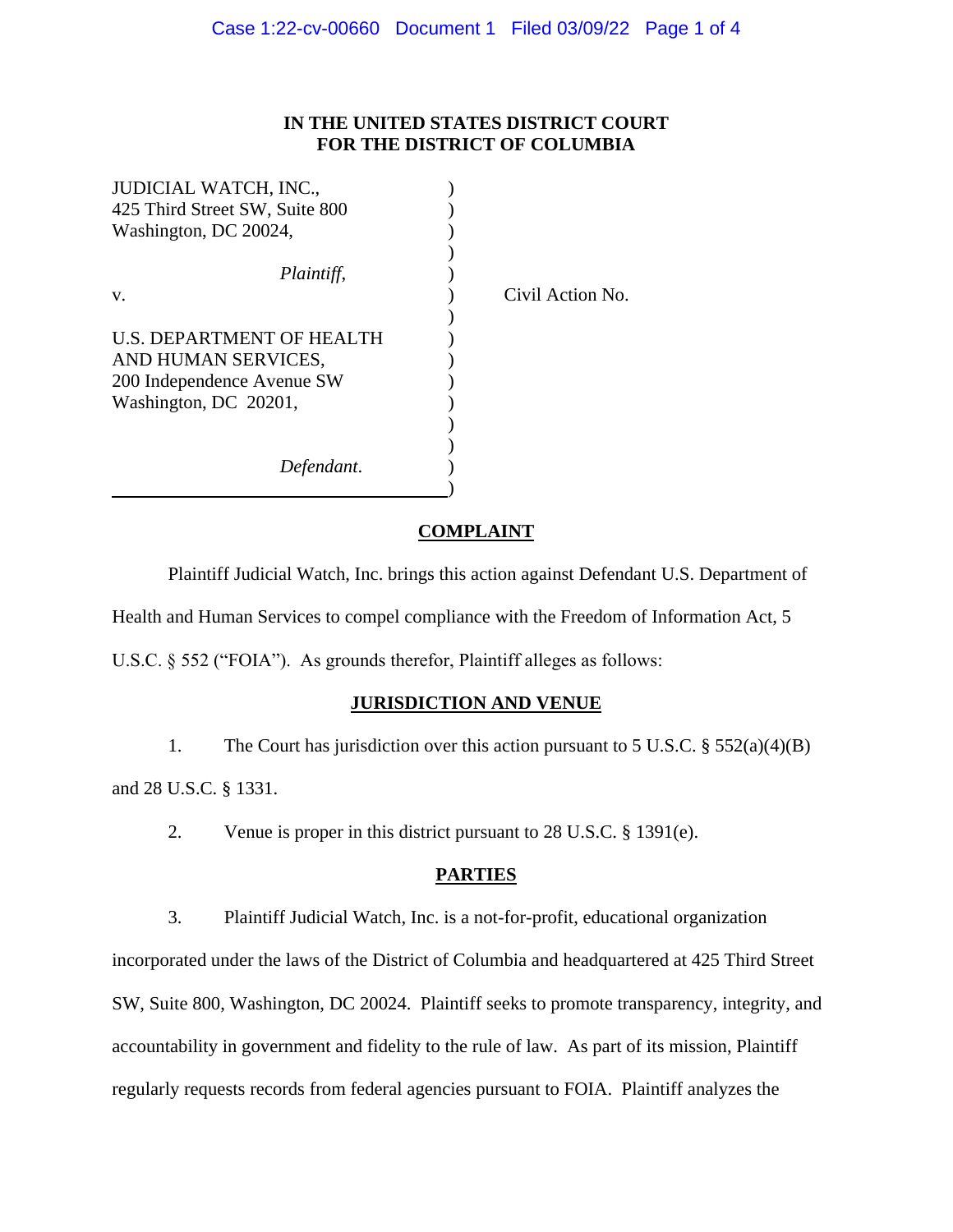#### Case 1:22-cv-00660 Document 1 Filed 03/09/22 Page 2 of 4

agencies' responses and disseminates both its findings and the requested records to the American public to inform them about "what their government is up to."

4. Defendant U.S. Department of Health and Human Services ("HHS") is an agency

of the U.S. Government headquartered at 200 Independence Avenue, SW, Washington, DC

20201. HHS has possession, custody, and control of records to which Plaintiff seeks access

# **STATEMENT OF FACTS**

5. On August 30, 2021, Plaintiff sent a FOIA request to the Food and Drug Administration ("FDA"), a component of Defendant HHS, via its online electronic FOIA submission system, seeking access to the following:

> **All emails sent to and from members of the Vaccines and Related Biological Products Advisory Committee regarding adverse events, deaths and/or injuries caused by investigatory vaccines for the prevention or treatment of SARS-CoV-2 and/or COVID-19 currently produced by Pfizer/BioNTech, Moderna and/or Johnson & Johnson.**

The time frame of the request was identified as "December 1, 2019 to the present."

6. By letter dated September 2, 2021, the FDA acknowledged receipt of the request and assigned it FOIA Control # 2021-5762.

7. The FDA asserted that it was invoking FOIA's ten-day extension of time provision due to "an increase in the number of incoming requests." Plaintiff has received no further communication from the FDA on this request.

8. As of the date of this Complaint, Defendant has failed to: (i) determine whether to comply with the request; (ii) notify Plaintiff of any such determination or the reasons therefor; (iii) advise Plaintiff of the right to appeal any adverse determination; or (iv) produce the requested records or otherwise demonstrate that the requested records are exempt from production.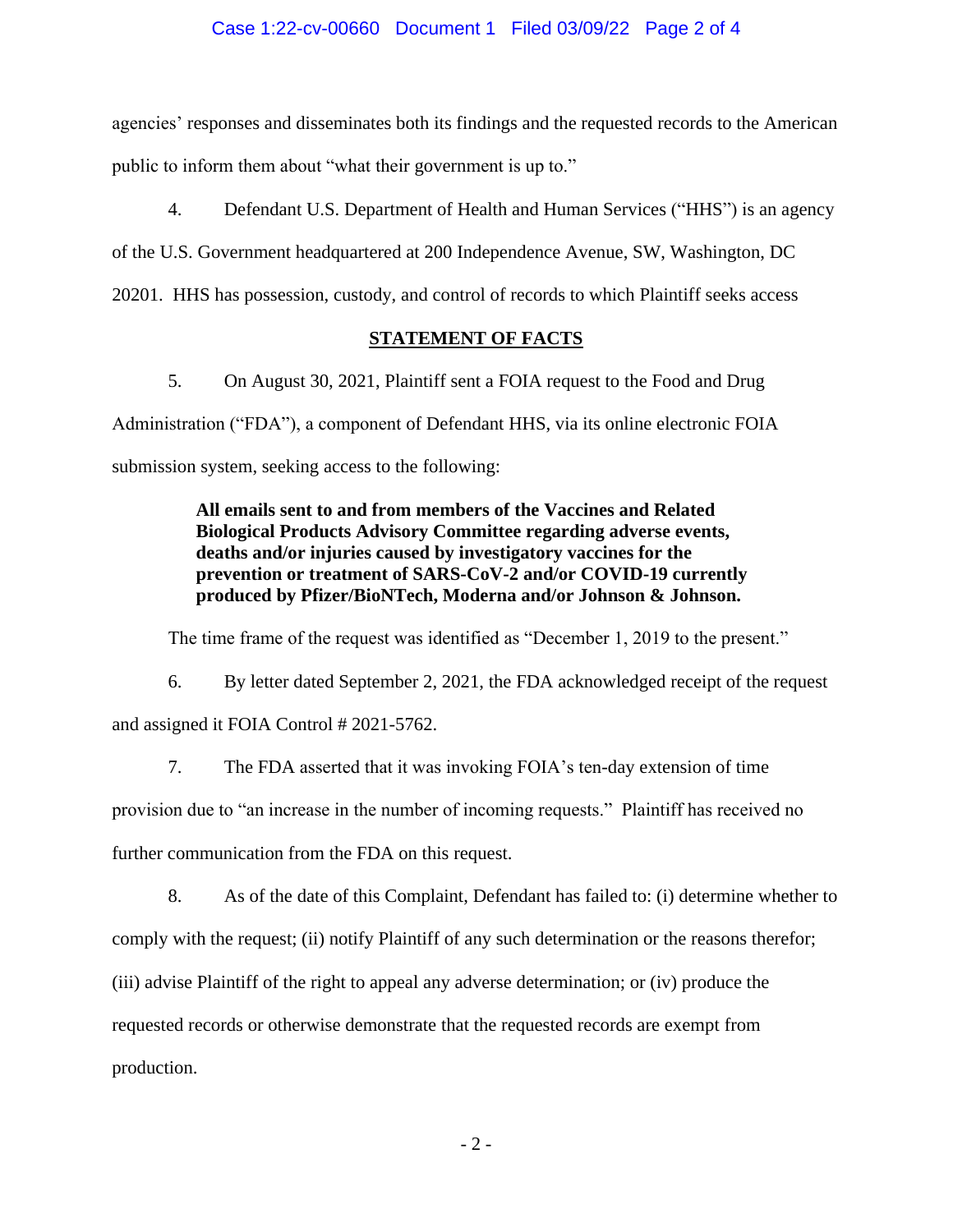# **COUNT I (Violation of FOIA, 5 U.S.C. § 552)**

9. Plaintiff realleges paragraphs 1 through 8 as if fully stated herein.

10. Defendant is in violation of FOIA.

11. Plaintiff is being irreparably harmed by reason of Defendant's violation of FOIA, and Plaintiff will continue to be irreparably harmed unless Defendant is compelled to comply with the law.

12. Plaintiff has no adequate remedy at law.

13. To trigger FOIA's administrative exhaustion requirement, Defendant was required to make a final determination on Plaintiff's request by October 18, 2021. Because Defendant failed to make a final determination on Plaintiff's request within the time limits set by FOIA, Plaintiff is deemed to have exhausted its administrative appeal remedies.

WHEREFORE, Plaintiff respectfully requests that the Court: (1) order Defendant to conduct searches for any and all records responsive to Plaintiff's FOIA request and demonstrate that it employed search methods reasonably likely to lead to the discovery of records responsive to Plaintiff's FOIA request; (2) order Defendant to produce, by a date certain, any and all nonexempt records responsive to Plaintiff's FOIA request and a *Vaughn* index of any responsive records withheld under claim of exemption; (3) enjoin Defendant from continuing to withhold any and all non-exempt records responsive to Plaintiff's FOIA request; (4) grant Plaintiff an award of attorneys' fees and other litigation costs reasonably incurred in this action pursuant to 5 U.S.C. § 552(a)(4)(E); and (5) grant Plaintiff such other relief as the Court deems just and proper.

- 3 -